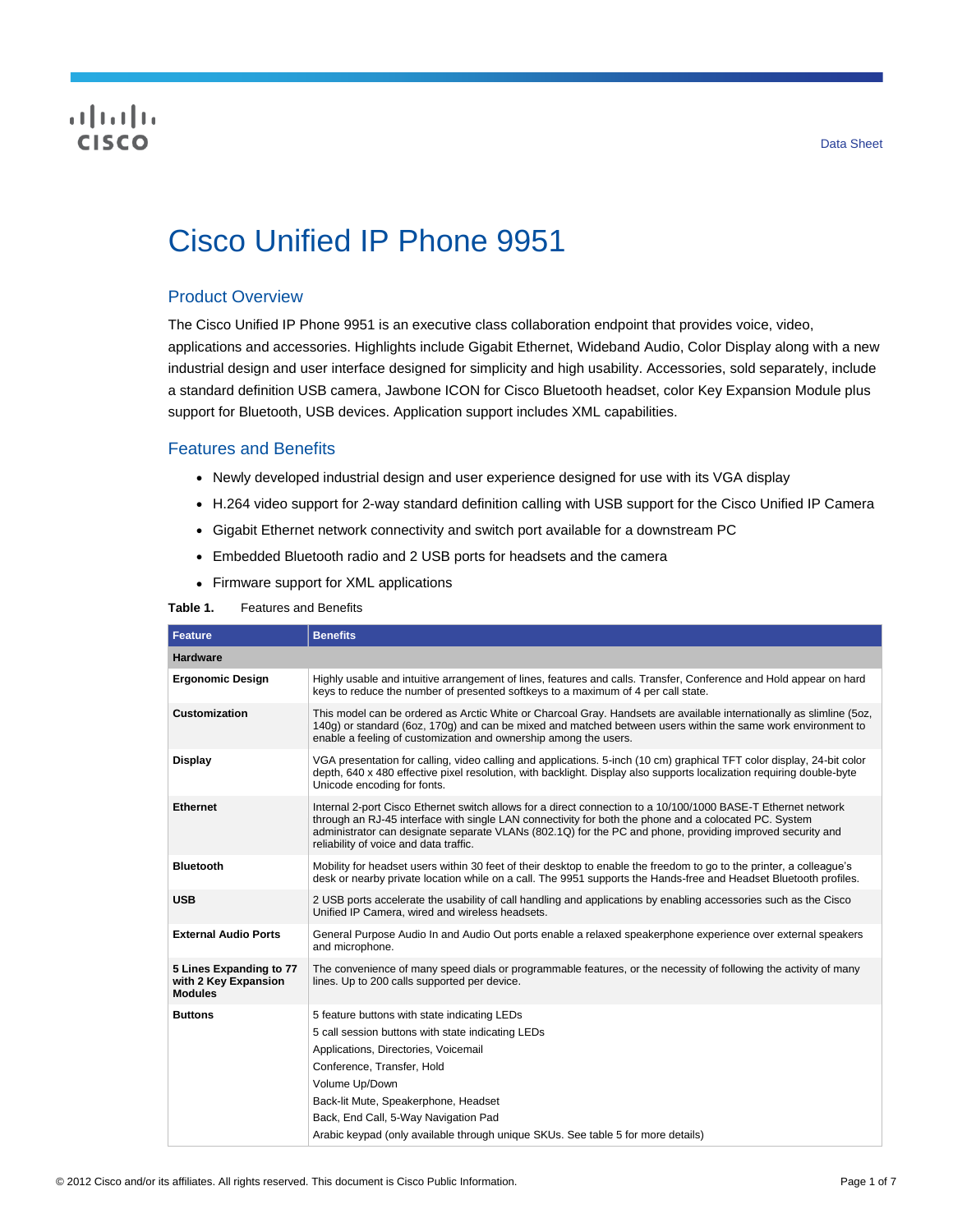| Feature                        | <b>Benefits</b>                                                                                                                                                                                                                                                                                                                                                                      |  |  |
|--------------------------------|--------------------------------------------------------------------------------------------------------------------------------------------------------------------------------------------------------------------------------------------------------------------------------------------------------------------------------------------------------------------------------------|--|--|
| <b>Accessories</b>             |                                                                                                                                                                                                                                                                                                                                                                                      |  |  |
| <b>Key Expansion Module</b>    | Available separately, enables advanced use of lines, speed dials and features.                                                                                                                                                                                                                                                                                                       |  |  |
| <b>Cisco Unified IP Camera</b> | Available separately, enables 2-way video calling between phones or to a media conference unit.                                                                                                                                                                                                                                                                                      |  |  |
| <b>Headset Support</b>         | Integrated design & advanced, updateable firmware for Jawbone ICON for Cisco Bluetooth headset which also<br>works with all major mobile phone models. Also supports standard Bluetooth and USB headsets supported via the<br>hands-free and headset Bluetooth profiles. Wideband analog headset support also provided via a dedicated RJ9<br>headset port on the rear of the phone. |  |  |
| <b>Firmware</b>                |                                                                                                                                                                                                                                                                                                                                                                                      |  |  |
| <b>New User Experience</b>     | Advanced organization of lines, speed dials and programmable features separate from call appearances. Great for<br>those who make few calls per day, better for those who handle dozens of calls per hour.                                                                                                                                                                           |  |  |
| <b>SIP Signaling</b>           | SIP interoperation with the call control and partner applications enables a rich unified communications solution.                                                                                                                                                                                                                                                                    |  |  |
| <b>Application Support</b>     | XML applications provided by Cisco's application development partners or customers' own development staff.                                                                                                                                                                                                                                                                           |  |  |

## Unified Communications Manager Support

- Cisco Unified Communications Manager version 7.1(3a)SU1 or later.
	- Some features require more recent version of UC Manager and Dev Pack support. Please check the release notes for more information.
- Survivable Remote Site Telephony (SRST) version 4.3 or later.
- CME 8.6 or later

#### **Licensing**

Phone licensing is dependent on the call control platform and its policies. For the Cisco Unified Communications Manager, the 9951 requires 4 Device License Units (DLUs) or an Enhanced IP User Connect License for UCM release 7.1(5) or later. There are no special licence plus phone bundles for Tier II distributors. The 9951 is not support on non-Cisco third party call control systems.

## Product Specifications

| Table 2. | <b>Product Specifications</b> |
|----------|-------------------------------|
|----------|-------------------------------|

| <b>Protocols</b><br>SIP for signaling<br>H.264 for video<br>10/100/1000 wired Ethernet network port plus switched PC port<br><b>Connectivity</b><br>Arctic White or Charcoal Gray color<br><b>Options</b><br>Slimline (5oz, 140g) or Standard (6oz, 170g) handset<br>Arabic, Bulgarian, Catalan, Chinese (People's Republic of China), Chinese (Hong Kong), Chinese (Taiwan),<br><b>Language Support</b><br>Croatian, Czech, Danish, Dutch, English - plus localized prompts for the UK, Estonian, French, Finnish, German,<br>Greek, Hebrew, Hungarian, Italian, Japanese, Korean, Latvian, Lithuanian, Norwegian, Polish, Portuguese<br>(Portugal), Portuguese (Brazil), Romanian, Russian, Spanish (Spain), Slovak, Swedish, Serbian (Republic of<br>Serbia), Serbian (Republic of Montenegro), Slovenian, Thai, Turkish<br>9.2" (23.4 cm) x 10.33" (26.25 cm) x 1.56" (3.97 cm)<br><b>Physical Dimensions</b><br>(HxWxD)<br>In slab mode with the footstand removed<br>IEEE Power over Ethernet 802.3af and 802.3at supported, class 4. The 9951 is compatible with both class 3 and<br><b>Power</b><br>class 4 IEEE PoE switch blades and supports both Cisco Discovery Protocol (CDP) and Link Layer Discovery<br>Protocol - Power over Ethernet (LLDP-PoE)<br><b>Temperature Range</b><br><b>Operational Temperature</b><br>32 to 104°F (0 ~ 40°C)<br><b>Relative Humidity</b><br>10 to 95% (noncondensing)<br>14 to 140°F (-10 to 60°C)<br><b>Storage Temperature</b> |  |
|-------------------------------------------------------------------------------------------------------------------------------------------------------------------------------------------------------------------------------------------------------------------------------------------------------------------------------------------------------------------------------------------------------------------------------------------------------------------------------------------------------------------------------------------------------------------------------------------------------------------------------------------------------------------------------------------------------------------------------------------------------------------------------------------------------------------------------------------------------------------------------------------------------------------------------------------------------------------------------------------------------------------------------------------------------------------------------------------------------------------------------------------------------------------------------------------------------------------------------------------------------------------------------------------------------------------------------------------------------------------------------------------------------------------------------------------------------------------------------|--|
|                                                                                                                                                                                                                                                                                                                                                                                                                                                                                                                                                                                                                                                                                                                                                                                                                                                                                                                                                                                                                                                                                                                                                                                                                                                                                                                                                                                                                                                                               |  |
|                                                                                                                                                                                                                                                                                                                                                                                                                                                                                                                                                                                                                                                                                                                                                                                                                                                                                                                                                                                                                                                                                                                                                                                                                                                                                                                                                                                                                                                                               |  |
|                                                                                                                                                                                                                                                                                                                                                                                                                                                                                                                                                                                                                                                                                                                                                                                                                                                                                                                                                                                                                                                                                                                                                                                                                                                                                                                                                                                                                                                                               |  |
|                                                                                                                                                                                                                                                                                                                                                                                                                                                                                                                                                                                                                                                                                                                                                                                                                                                                                                                                                                                                                                                                                                                                                                                                                                                                                                                                                                                                                                                                               |  |
|                                                                                                                                                                                                                                                                                                                                                                                                                                                                                                                                                                                                                                                                                                                                                                                                                                                                                                                                                                                                                                                                                                                                                                                                                                                                                                                                                                                                                                                                               |  |
|                                                                                                                                                                                                                                                                                                                                                                                                                                                                                                                                                                                                                                                                                                                                                                                                                                                                                                                                                                                                                                                                                                                                                                                                                                                                                                                                                                                                                                                                               |  |
|                                                                                                                                                                                                                                                                                                                                                                                                                                                                                                                                                                                                                                                                                                                                                                                                                                                                                                                                                                                                                                                                                                                                                                                                                                                                                                                                                                                                                                                                               |  |
|                                                                                                                                                                                                                                                                                                                                                                                                                                                                                                                                                                                                                                                                                                                                                                                                                                                                                                                                                                                                                                                                                                                                                                                                                                                                                                                                                                                                                                                                               |  |
|                                                                                                                                                                                                                                                                                                                                                                                                                                                                                                                                                                                                                                                                                                                                                                                                                                                                                                                                                                                                                                                                                                                                                                                                                                                                                                                                                                                                                                                                               |  |
|                                                                                                                                                                                                                                                                                                                                                                                                                                                                                                                                                                                                                                                                                                                                                                                                                                                                                                                                                                                                                                                                                                                                                                                                                                                                                                                                                                                                                                                                               |  |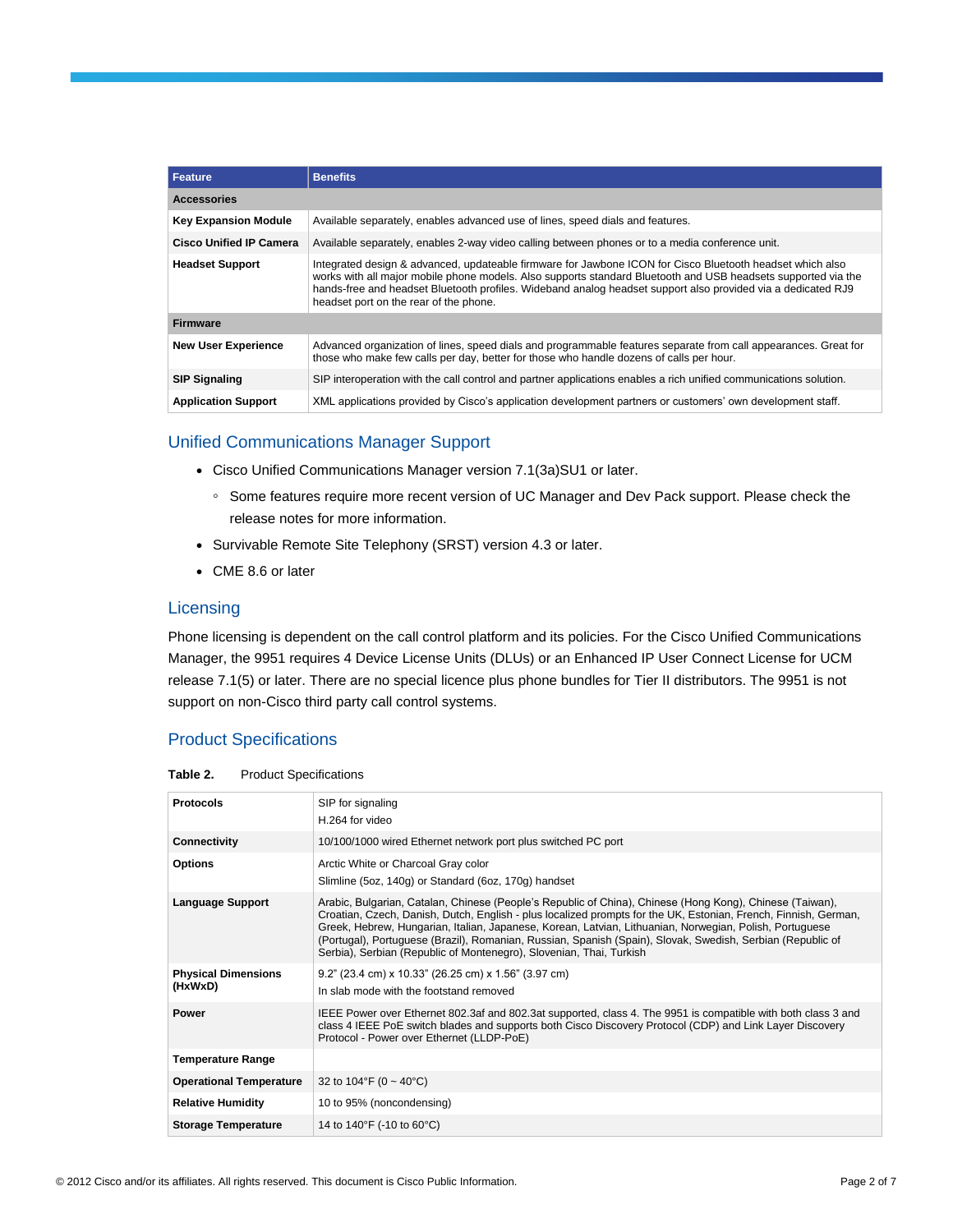| <b>Quantity Ship</b><br>per<br>Pallate | $\sim$<br>⊡nits:<br>$\sim$ |
|----------------------------------------|----------------------------|

| <b>SKU</b>        | <b>Description</b>                                             | Weight:<br><b>Hardware</b><br>lb (kg) | Weight:<br><b>Single</b><br><b>Carton</b><br>$Ib$ (kg) | Weight:<br><b>Master Pack</b><br>of 8 Cartons<br>$Ib$ (kg) |
|-------------------|----------------------------------------------------------------|---------------------------------------|--------------------------------------------------------|------------------------------------------------------------|
| CP-9951-C-K9=     | Cisco Unified IP Endpoint 9951, Charcoal, Standard Handset     | 3.43(1.558)                           | 4.34(1.970)                                            | 36.46(16.540)                                              |
| CP-9951-CL-K9=    | Cisco Unified IP Endpoint 9951, Charcoal, Slimline Handset     | 3.37(1.527)                           | 4.30(1.951)                                            | 36.13(16.389)                                              |
| $CP-9951-W-K9=$   | Cisco Unified IP Endpoint 9951, Arctic White, Standard Handset | 3.57(1.620)                           | 4.57(2.074)                                            | 38.29(17.370)                                              |
| CP-9951-WL-K9=    | Cisco Unified IP Endpoint 9951, Arctic White, Slimline Handset | 3.50(1.589)                           | 4.50(2.040)                                            | 37.70(17.100)                                              |
| CP-9951-C-A-K9=   | Cisco UC Phone 9951, Charcoal, Arabic keypad, Std HS           | 3.43(1.558)                           | 4.34(1.970)                                            | 36.46(16.540)                                              |
| CP-9951-W-A-K9=   | Cisco UC Phone 9951, White, Arabic keypad, Std HS              | 3.57(1.620)                           | 4.57(2.074)                                            | 38.29(17.370)                                              |
| CP-9951-C-A-C-K9= | Cisco UC Phone 9951, Charcoal, Arabic keypad, Std HS, Camera   |                                       |                                                        |                                                            |
| CP-9951-W-A-C-K9= | Cisco UC Phone 9951, White, Arabic keypad, Std HS, Camera      |                                       |                                                        |                                                            |
| CP-89/9900-HS-C=  | Spare Handset for 8900 or 9900 Series, Charcoal, Standard      | 0.39(0.177)                           |                                                        | ٠                                                          |
| CP-89/9900-HS-CL= | Spare Handset for 8900 or 9900 Series, Charcoal, Slimline      | 0.32(0.146)                           |                                                        |                                                            |
| CP-89/9900-HS-W=  | Spare Handset for 8900 or 9900 Series, Arctic White, Standard  | 0.41(0.187)                           |                                                        | $\overline{\phantom{0}}$                                   |
| CP-89/9900-HS-WL= | Spare Handset for 8900 or 9900 Series, Arctic White, Slimline  | 0.34(0.156)                           |                                                        | $\overline{\phantom{a}}$                                   |

## **Table 3.** Calling Features

| <b>Feature</b>                 | <b>Specifications</b>                     |
|--------------------------------|-------------------------------------------|
| <b>Calling Feature Support</b> | $\bullet$ + Dialing                       |
|                                | • Abbreviated dialing                     |
|                                | • Adjustable ringing and volume levels    |
|                                | • Adjustable display brightness           |
|                                | • Agent Greeting/Whisper Coaching         |
|                                | • Application Launch Pad                  |
|                                | • Auto-answer                             |
|                                | • Auto-detection of headset               |
|                                | • Barge                                   |
|                                | $\bullet$ Callback                        |
|                                | • Call forward                            |
|                                | • Call forward notification               |
|                                | • Call history lists                      |
|                                | • Call park                               |
|                                | • Call pickup                             |
|                                | • Call timer                              |
|                                | • Call waiting                            |
|                                | • Caller ID                               |
|                                | • Corporate directory                     |
|                                | • Conference                              |
|                                | • Direct transfer                         |
|                                | • Extension mobility service              |
|                                | • Fast-dial service                       |
|                                | • Forced access codes/Client matter codes |
|                                | • Group call pickup                       |
|                                | $\bullet$ Hold                            |
|                                | • Intercom                                |
|                                | • Immediate divert                        |
|                                | $\bullet$ Join                            |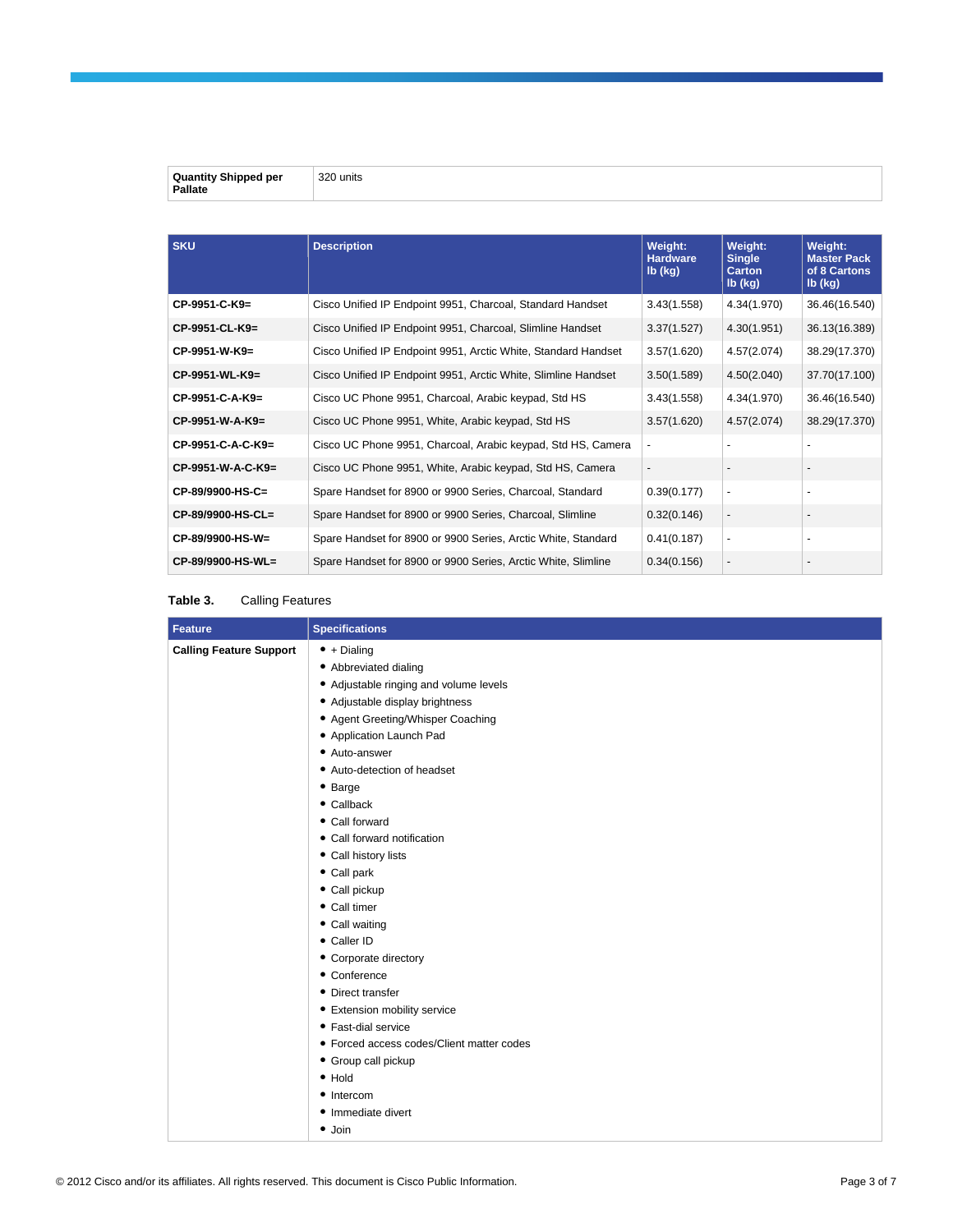| <b>Feature</b>                    | <b>Specifications</b>                                                                                                                                                                                                                                                                                                                                                                                                                                              |
|-----------------------------------|--------------------------------------------------------------------------------------------------------------------------------------------------------------------------------------------------------------------------------------------------------------------------------------------------------------------------------------------------------------------------------------------------------------------------------------------------------------------|
|                                   | • Last-number redial<br>• Malicious-caller ID<br>• Message-waiting indicator<br>• Meet-me conference<br>• Music on hold<br>• Mute<br>• Network profiles (automatic)<br>• On- and off-network distinctive ringing<br>• OPickUp<br>• Personal directory<br>• Predialing before sending<br>• Privacy<br>• Redial<br>• Ring tone per line appearance<br>• Service URL<br>• Shared line<br>• Time and date display<br>• Transfer<br>• Visual Voice Mail<br>• Voice Mail |
| <b>Audio Codec Support</b>        | G.711a, G.711u, G.729a, G.729ab, G.722, iSAC and iLBC audio compression codecs.                                                                                                                                                                                                                                                                                                                                                                                    |
| <b>Configuration Options</b>      | • Dynamic Host Configuration Protocol (DHCP) client or static configuration<br>• Support for online firmware upgrades using Trivial File Transfer Protocol (TFTP)<br>• Domain Name System (DNS)<br>• HTTP Firmware Management                                                                                                                                                                                                                                      |
| <b>Network Features</b>           | • Cisco Discovery Protocol (CDP)<br>• Link Layer Discovery Protocol Power over Ethernet (LLDP-PoE)<br>• Transparent secure roaming<br>• Provisioning of network parameters through DHCP<br>• Switch Auto-Negotiation<br>• VPN Client                                                                                                                                                                                                                               |
| <b>Security Features</b>          | • Certificates<br>• Image authentication<br>• Device authentication<br>• File authentication<br>• Signaling authentication<br>• Media encryption using Secure Real-Time Protocol (SRTP)<br>• Signaling encryption using Transport Layer Security (TLS) Protocol<br>• Certificate authority proxy function (CAPF)<br>• Secure profiles<br>• Encrypted configuration files                                                                                           |
| Provisioning and<br>Manufacturing | • Cisco Unified Communications Manager Express Version Negotiation<br>• Web server for configuration and statistics<br>• QoS reporting: jitter, delay, dropped packets, and latency on a per-call basis<br>• Real Time Control Protocol (RTCP) support and monitoring<br>• Syslog                                                                                                                                                                                  |

#### **Table 4.** Video Features and Benefits

| <b>Feature</b>                            | <b>Specifications</b>                              |
|-------------------------------------------|----------------------------------------------------|
| <b>Video Standards</b>                    | <b>H.264/AVC</b>                                   |
| <b>Frame Rates</b>                        | 30 fps (maximum) using H.264/AVC for video         |
| <b>Frame or Picture</b><br><b>Formats</b> | SQCIF (128 x 96 pixels)<br>QCIF (176 x 144 pixels) |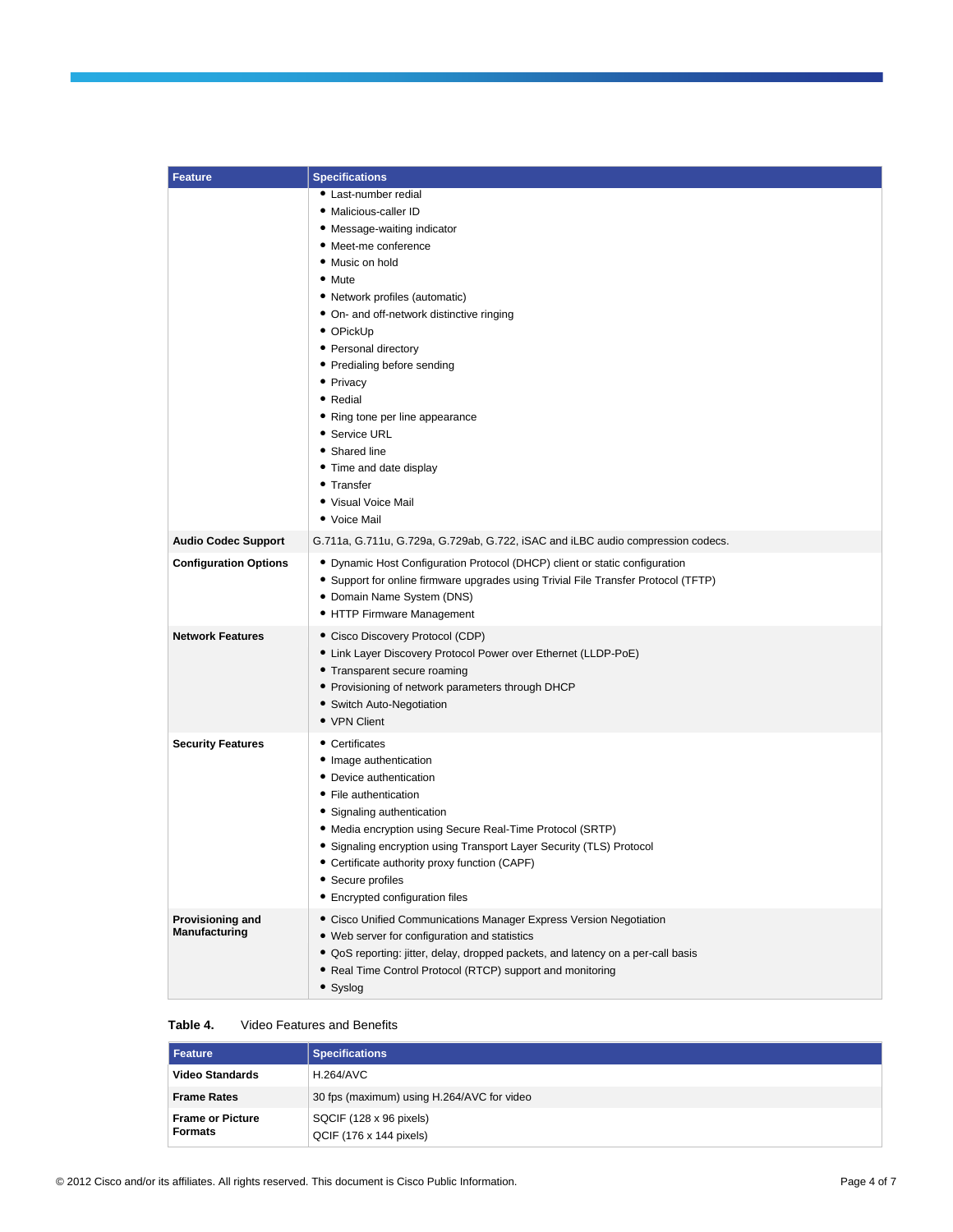| $QVGA$ (320 x 240 pixels) |
|---------------------------|
| SIF (352 x 240 pixels)    |
| CIF (352 x 288 pixels)    |
| VGA (640 x 480 pixels)    |

## Ordering Information

Help customers understand all the components or parts they need to purchase in order to install and use the product. This section also provides a direct link to the Cisco Ordering Tool and lists part numbers for customer convenience.

To place an order, visit th[e Cisco Ordering Home Page.](http://www.cisco.com/en/US/ordering/or13/or8/order_customer_help_how_to_order_listing.html) To download software, visit th[e Cisco Software Center.](http://www.cisco.com/kobayashi/sw-center/sw-ios.shtml)

| Table 5. | Ordering Information |
|----------|----------------------|
|----------|----------------------|

| <b>Product Name</b>                                                                                                                                     | <b>Part Number</b>  |
|---------------------------------------------------------------------------------------------------------------------------------------------------------|---------------------|
| Cisco Unified IP Phone 9951, Charcoal, Standard Handset, Spare                                                                                          | $CP-9951-C-K9=$     |
| Cisco Unified IP Phone 9951, Charcoal, Slimline Handset, Spare                                                                                          | $CP-9951-CL-K9=$    |
| Cisco Unified IP Phone 9951, White, Standard Handset, Spare                                                                                             | $CP-9951-W-K9=$     |
| Cisco Unified IP Phone 9951, White, Slimline Handset, Spare                                                                                             | $CP-9951-WL-K9=$    |
| Cisco UC Phone 9951, Charcoal, Arabic keypad, Std HS                                                                                                    | $CP-9951-C-A-K9=$   |
| Cisco UC Phone 9951, White, Arabic keypad, Std HS                                                                                                       | $CP-9951-W-A-K9=$   |
| Cisco UC Phone 9951, Charcoal, Arabic keypad, Std HS, Camera                                                                                            | $CP-9951-C-A-C-K9=$ |
| Cisco UC Phone 9951, White, Arabic keypad, Std HS, Camera                                                                                               | $CP-9951-W-A-C-K9=$ |
| Cisco Unified IP Phone 9951, Charcoal, Standard Handset Configurable with Camera and Jawbone ICON<br>for Cisco Headset. (Offered in United States only) | CP-9951-CHSUS-K9:   |
| Cisco Unified IP Phone 9951, Charcoal, Slimline Handset Configurable with Camera and Jawbone ICON for<br>Cisco Headset. (Offered in United States only) | CP-9951-CLHSUS-K9:  |

#### **Table 6.** Spare Parts

| Spare Handset for 8900 or 9900 Series, White, Slimline    | $CP-89/9900-HS-WL=$ |
|-----------------------------------------------------------|---------------------|
| Spare Handset for 8900 or 9900 Series, White, Standard    | $CP-89/9900-HS-W=$  |
| Spare Handset for 8900 or 9900 Series, Charcoal, Slimline | $CP-89/9900-HS-CL=$ |
| Spare Handset for 8900 or 9900 Series, Charcoal, Standard | $CP-89/9900-HS-C=$  |
| <b>Spare Handset Cord, White</b>                          | CP-HS-CORD-W=       |
| <b>Spare Handset Cord, Charcoal</b>                       | $CP$ -HS-CORD-C=    |
| Spare footstand for 8900 or 9900 Series, White            | $CP-89/9900-FS-W=$  |
| Spare footstand for 8900 or 9900 Series, Charcoal         | $CP-89/9900-FS-C=$  |

#### **Table 7.** Accessories

Accessories include the camera, Jawbone ICON for Cisco Bluetooth headset, Key Expansion Modules and Locking Wall Mount Kits. The Cisco Unified Video Camera is offered at no additional hardware price when ordered with the configurable phone SKUs or with phone and camera bundles listed in Table 5.

For more information about accessories, go to:

- [Cisco Unified Video Camera for the 9900 Series IP Phone](http://www.cisco.com/en/US/products/ps10677/index.html)
- [Jawbone ICON for Cisco Bluetooth Headset](http://www.cisco.com/en/US/products/ps11204/index.html)
- [Cisco Unified IP Color Key Expansion Module](http://www.cisco.com/en/US/products/ps10676/index.html)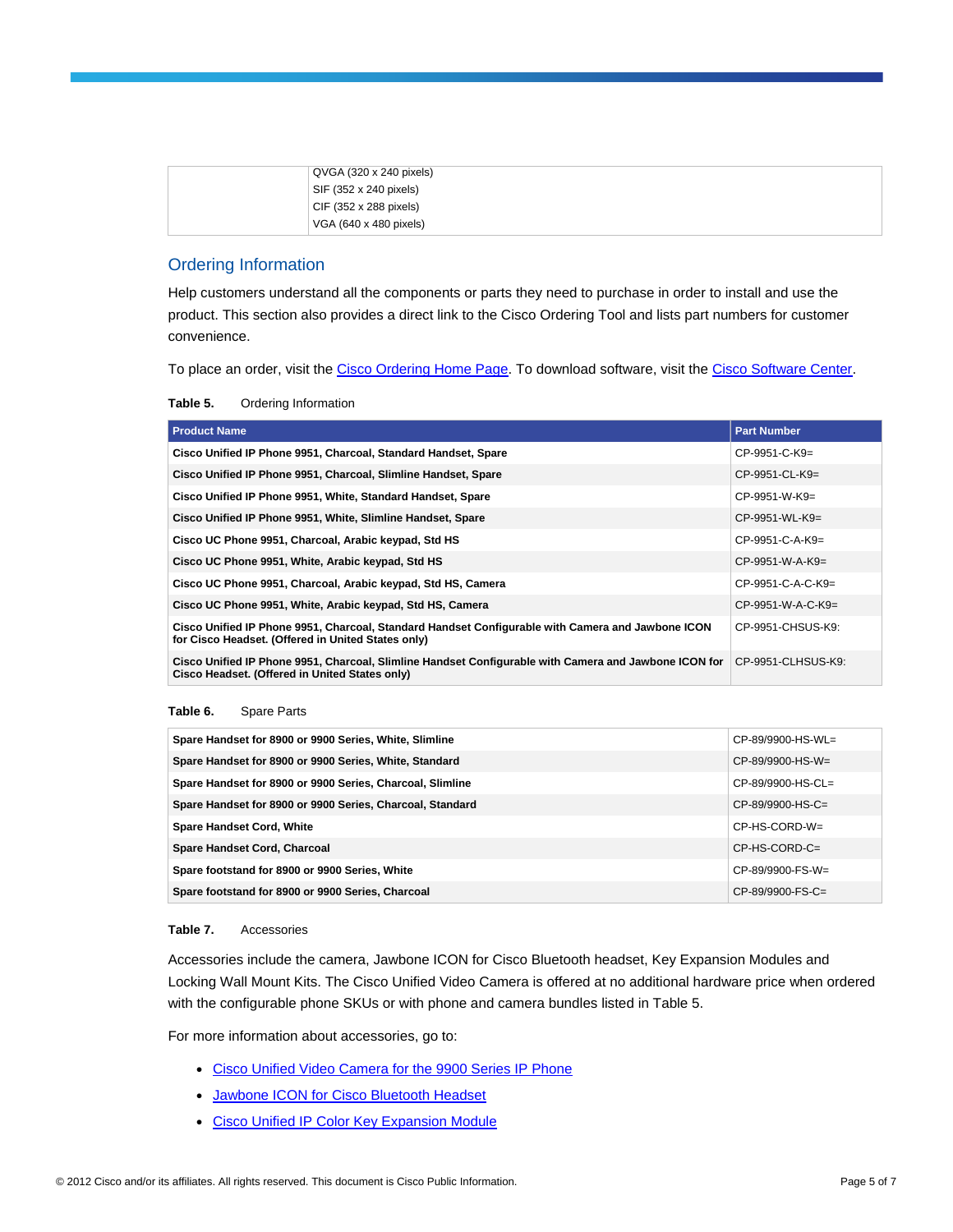| Cisco Unified Video Camera for the 9900 Series IP Phone, Charcoal                       | $CP-CAM-C=$          |
|-----------------------------------------------------------------------------------------|----------------------|
| Cisco Unified Video Camera for the 9900 Series IP Phone, White                          | $CP-CAM-W=$          |
| Jawbone ICON for Cisco Bluetooth Headset, Charcoal, Australia Power Cube, Spare         | CP-ICON-HS-C-AU=     |
| Jawbone ICON for Cisco Bluetooth Headset, Arctic White, Australia Power Cube, Spare     | CP-ICON-HS-W-AU=     |
| Jawbone ICON for Cisco Bluetooth Headset, Charcoal, Europe Power Cube, Spare            | CP-ICON-HS-C-CE=     |
| Jawbone ICON for Cisco Bluetooth Headset, Arctic White, Europe Power Cube, Spare        | $CP$ -ICON-HS-W-CE=  |
| Jawbone ICON for Cisco Bluetooth Headset, Charcoal, North America Power Cube, Spare     | CP-ICON-HS-C-NA=     |
| Jawbone ICON for Cisco Bluetooth Headset, Arctic White, North America Power Cube, Spare | CP-ICON-HS-W-NA=     |
| Jawbone ICON for Cisco Bluetooth Headset, Charcoal, United Kingdom Cube, Spare          | CP-ICON-HS-C-UK=     |
| Jawbone ICON for Cisco Bluetooth Headset, Arctic White, United Kingdom Cube, Spare      | CP-ICON-HS-W-UK=     |
| Cisco Unified IP Color Key Expansion Module, Charcoal                                   | $CP-CKEM-C=$         |
| Cisco Unified IP Color Key Expansion Module, White                                      | $CP$ -CKEM-W=        |
| Locking Wallmount Kit for 8900 or 9900 Series, Charcoal                                 | CP-89/9900-LWMK-C=   |
| Locking Wallmount Kit for 8900 or 9900 Series, Arctic White                             | CP-89/9900-LWMK-W=   |
| Locking Wallmount Kit for 8900 or 9900 Series and KEM, Charcoal                         | CP-89/9900-LK-K-C=   |
| Locking Wallmount Kit for 8900 or 9900 Series and KEM, Arctic White                     | $CP-89/9900-LK-K-W=$ |

#### **Table 8.** Local Power Options: Cube and Regional Cords

The power cube is new for the 8900 and 9900 Series IP Phones, but the cords are the same cords as used with the 7900 series. Power Cube 4 supports up to 44W and is internationally rated for different power grids worldwide.

| <b>Product Name</b>                                                         | <b>Part Number</b> |
|-----------------------------------------------------------------------------|--------------------|
| Cisco Unified IP Endpoint Power Cube 4: 48V; 0.917A; 47-63Hz; 100-240V~0.8A | $CP-PWR-CUBE-4=$   |
| Asia Pacific                                                                | CP-PWR-CORD-AP=    |
| Argentina                                                                   | CP-PWR-CORD-AR=    |
| Australia                                                                   | CP-PWR-CORD-AU=    |
| <b>European Community</b>                                                   | CP-PWR-CORD-CE=    |
| China                                                                       | CP-PWR-CORD-CN=    |
| Japan                                                                       | CP-PWR-CORD-JP=    |
| <b>North America</b>                                                        | CP-PWR-CORD-NA=    |
| Switzerland                                                                 | CP-PWR-CORD-SW=    |
| <b>United Kingdom</b>                                                       | CP-PWR-CORD-UK=    |

#### Cisco Services

Cisco Services integrates closely with CMO teams as an essential element of any technology solution. Please contact your Cisco Services marcom manager if you have not already received targeted services content blocks for integration. Please e-mail [ca-marcom@cisco.com](mailto:ca-marcom@cisco.com) if you are not sure of the appropriate contact.

The following text is a **placeholder** and should ideally be replaced with targeted content:

Cisco Services make networks, applications, and the people who use them work better together.

Today, the network is a strategic platform in a world that demands better integration between people, information, and ideas. The network works better when services, together with products, create solutions aligned with business needs and opportunities.